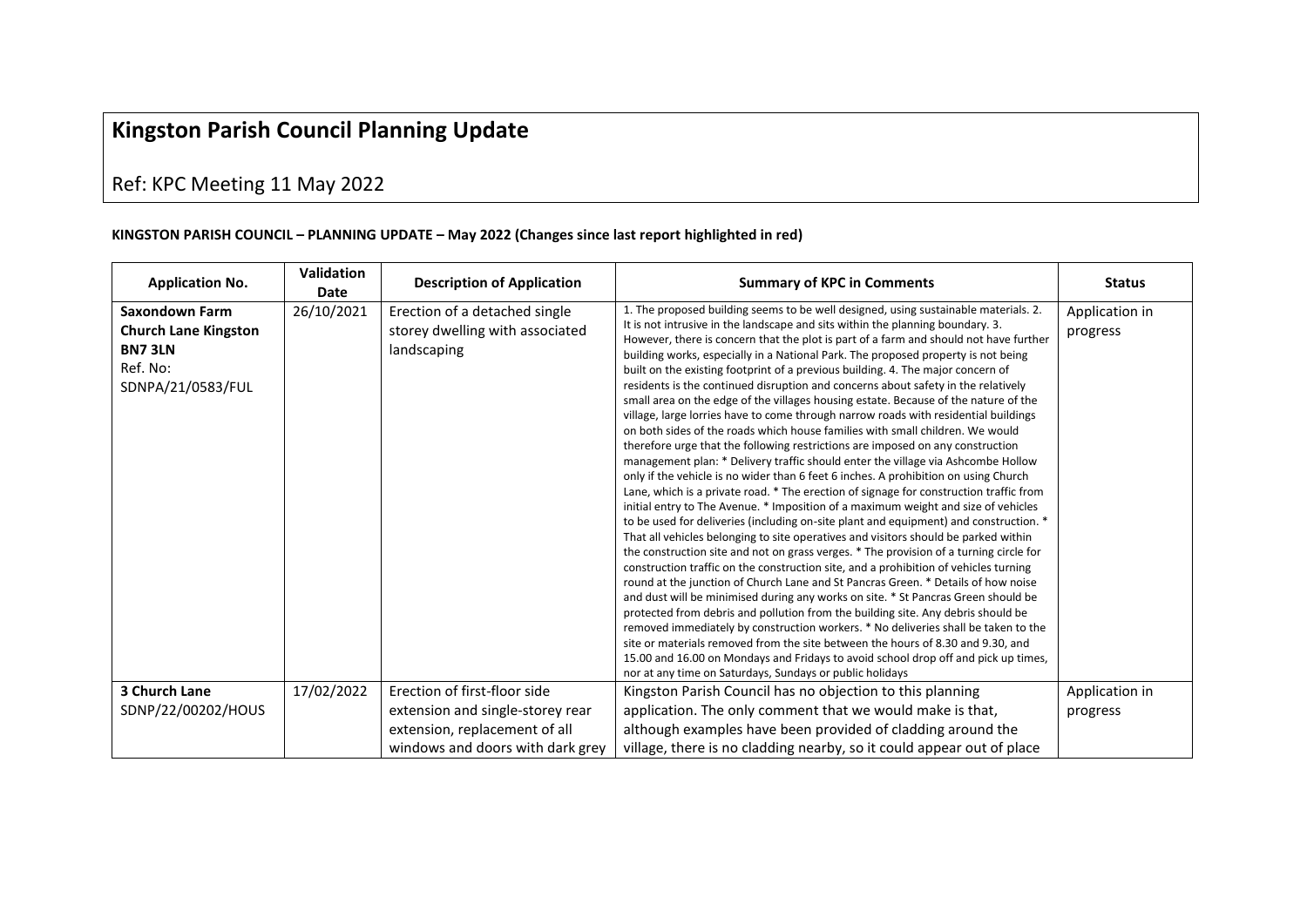| <b>Application No.</b>                                                                                                               | Validation<br>Date | <b>Description of Application</b>                                                                                                                                                                                                                                                          | <b>Summary of KPC in Comments</b>                                                                                                                                                                                                                                                                                                                                                                                                                                                                                                                                                                                                                                                                                                 | <b>Status</b>              |
|--------------------------------------------------------------------------------------------------------------------------------------|--------------------|--------------------------------------------------------------------------------------------------------------------------------------------------------------------------------------------------------------------------------------------------------------------------------------------|-----------------------------------------------------------------------------------------------------------------------------------------------------------------------------------------------------------------------------------------------------------------------------------------------------------------------------------------------------------------------------------------------------------------------------------------------------------------------------------------------------------------------------------------------------------------------------------------------------------------------------------------------------------------------------------------------------------------------------------|----------------------------|
|                                                                                                                                      |                    | metal/timber and replacement of<br>hung tiles with timber cladding                                                                                                                                                                                                                         |                                                                                                                                                                                                                                                                                                                                                                                                                                                                                                                                                                                                                                                                                                                                   |                            |
| <b>Furlong Down</b><br><b>Ashcombe Lane</b><br><b>Kingston Lewes East</b><br><b>Sussex BN7 3JZ</b><br>Ref. No:<br>SDNP/21/04616/HOUS | 27/09/2021         | Replacement of existing<br>conservatory to the rear with a<br>single storey extension &<br>conversion of existing garage<br>(front) to habitable living area &<br>proposed new roof alterations for<br>dormer and minor alterations to<br>elevations through render and<br>timber cladding | It is appreciated that the applicants feel that they need a larger<br>house and the increase in size just meets the maximum permitted<br>by the Park. Our concerns are twofold: Both the materials for the<br>windows and doors (anthracite grey aluminium) and the roof tiles<br>(slate effect) seem out of keeping with the house. Perhaps<br>consideration could be given to windows and doors more in<br>keeping with the village, and clay tiles used on the roof. It is not<br>clear by how much the roof is being raised, we would like this to be<br>clearer in the application. We are concerned that the increase in<br>roof height increases the bulk of the building and is out of keeping<br>with surrounding houses | Application in<br>progress |
| 6 Mushroom Field<br>SDNP/22/00171/HOUS                                                                                               | 21/01/2022         | Erection of single storey rear<br>extension                                                                                                                                                                                                                                                | No comment                                                                                                                                                                                                                                                                                                                                                                                                                                                                                                                                                                                                                                                                                                                        | Application in<br>progress |
| West Laine House,<br><b>Church Lane</b><br>SDNP/21/02685/FUL                                                                         | 17/05/2021         | Erection of a five bedroom<br>detached dwelling                                                                                                                                                                                                                                            | KPC strongly objects to this planning application. Although the<br>previous application for a 4 bedroomed property was agreed, this<br>application differs in many ways, and there is still the extreme<br>problem of construction and other large vehicles getting access to<br>the site. More detail available on the planning website                                                                                                                                                                                                                                                                                                                                                                                          | Application in<br>progress |
| Rough down, The Street<br>SDNP/21/05695/HOUS<br>and SDNP/21/05696/LIS                                                                | 17/11/2021         | Removal of rear porch,<br>replacement of existing<br>aluminium sliding doors with<br>timber slim line double glazed<br>hinged doors and other<br>associated internal alterations                                                                                                           | No Comment                                                                                                                                                                                                                                                                                                                                                                                                                                                                                                                                                                                                                                                                                                                        | Application in<br>progress |
| <b>The Post House</b><br>SDNP/22/00418/HOUS<br>and SDNP/22/00419/LIS                                                                 | 03/02/2022         | Two-storey side extension,<br>internal layout changes and<br>construction of detached garden<br>office outbuilding.                                                                                                                                                                        | KPC objects to this planning application. The proposed<br>development is not consistent with the planning policies set out in<br>the SDNPA Local Plan and the Kingston Conservation Area<br>Character Appraisal and Management Plan. The proposed<br>extension is both bulky and overbearing it will significantly increase                                                                                                                                                                                                                                                                                                                                                                                                       | Application in<br>progress |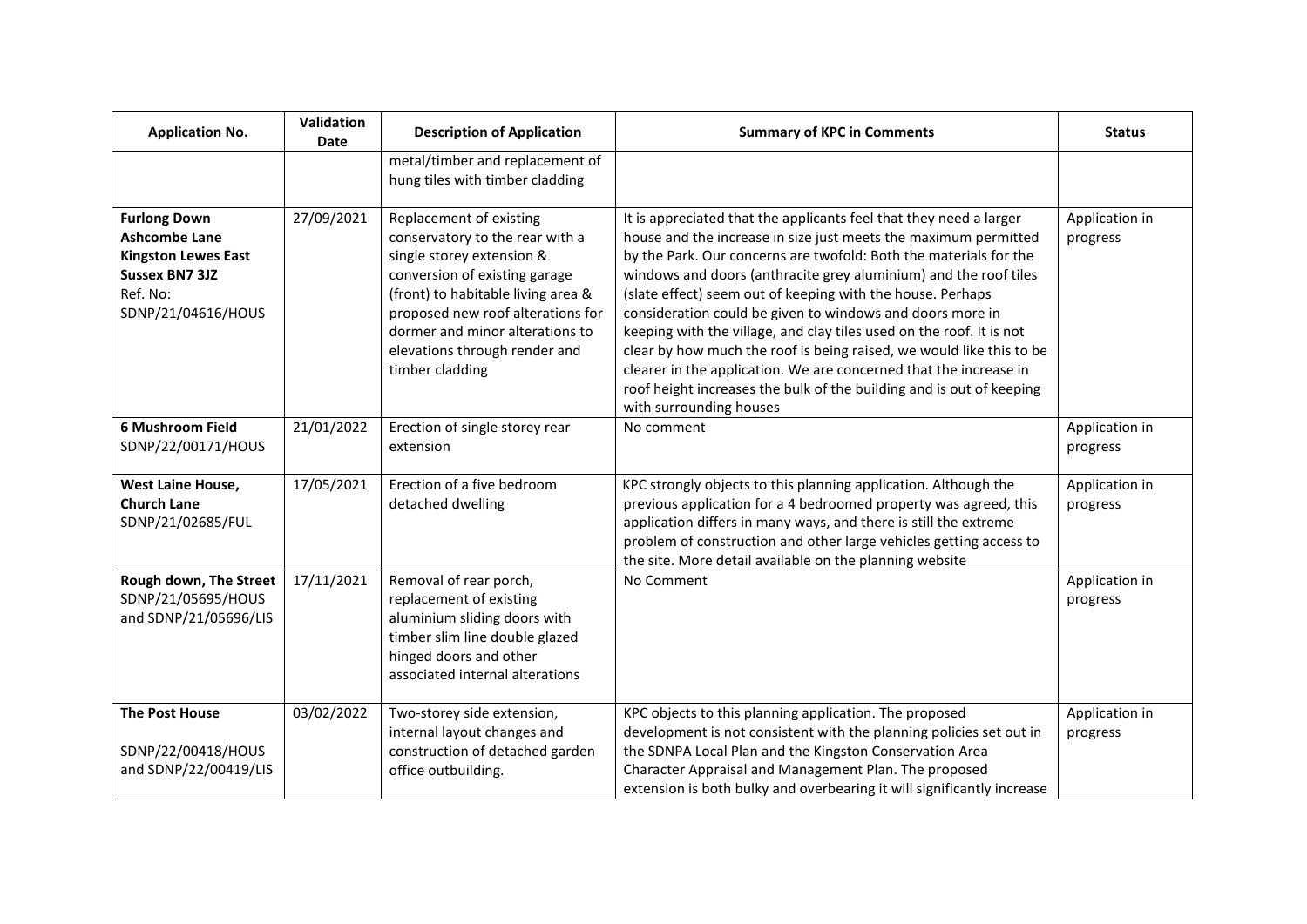| <b>Application No.</b> | Validation<br><b>Date</b> | <b>Description of Application</b> | <b>Summary of KPC in Comments</b>                                     | <b>Status</b> |
|------------------------|---------------------------|-----------------------------------|-----------------------------------------------------------------------|---------------|
|                        |                           |                                   | the footprint of the existing building and will dramatically change   |               |
|                        |                           |                                   | the character of this part of the conservation area where houses      |               |
|                        |                           |                                   | are already closely packed. The calculation that the extension        |               |
|                        |                           |                                   | represents only a 30% increase is faulty as it includes the floor     |               |
|                        |                           |                                   | space of the existing detached garage and store. The South Down       |               |
|                        |                           |                                   | Local Plan Technical Advice Note states, For the avoidance of         |               |
|                        |                           |                                   | doubt, the floorspace of a detached garage, which is used for the     |               |
|                        |                           |                                   | purposes of storing vehicles and/or other ancillary domestic          |               |
|                        |                           |                                   | storage, will not be included within the percentage floorspace        |               |
|                        |                           |                                   | increase. Furthermore: 1) The proposed extension, specifically, the   |               |
|                        |                           |                                   | use of vertical timber, large areas of glazing and dark metal framed  |               |
|                        |                           |                                   | doors and windows is at odds with the surrounding buildings it        |               |
|                        |                           |                                   | does not respect the character of the local area. 2) Flint walls      |               |
|                        |                           |                                   | (regardless of when they were built) are important features of the    |               |
|                        |                           |                                   | conservation area. The plans propose knocking down an existing        |               |
|                        |                           |                                   | flint wall to turn a large part of the front garden into a parking    |               |
|                        |                           |                                   | space/s. We also note there is no detail on what the size of the      |               |
|                        |                           |                                   | parking space will be. The new driveway would also require            |               |
|                        |                           |                                   | constant access, creating a new junction on The Street and            |               |
|                        |                           |                                   | resulting in the loss of one public parking space. 3) There is a      |               |
|                        |                           |                                   | further suggestion that the concrete tiles on the original building   |               |
|                        |                           |                                   | will at some time be replaced with clay tiles. This is to be welcomed |               |
|                        |                           |                                   | and it if this was completed at the same time as the extension        |               |
|                        |                           |                                   | would go some way to tie the buildings together. 4) The vertical      |               |
|                        |                           |                                   | untreated timber of the proposed extension is in sharp contrast to    |               |
|                        |                           |                                   | the white horizontal weatherboard of the original building. There is  |               |
|                        |                           |                                   | a suggestion that, at some later date, the white paint of the         |               |
|                        |                           |                                   | original building will be removed. This seems not just unpractical    |               |
|                        |                           |                                   | but would also result in the original building losing much of its     |               |
|                        |                           |                                   | current character. One half of the building clad with vertical timber |               |
|                        |                           |                                   | and one with horizontal timber with some old weatherboard but         |               |
|                        |                           |                                   | inevitably also some new replacements. It would look disjointed.      |               |
|                        |                           |                                   | The existing white weatherboard is a nesting site for house           |               |
|                        |                           |                                   | sparrows any work on the existing weatherboard would disturb          |               |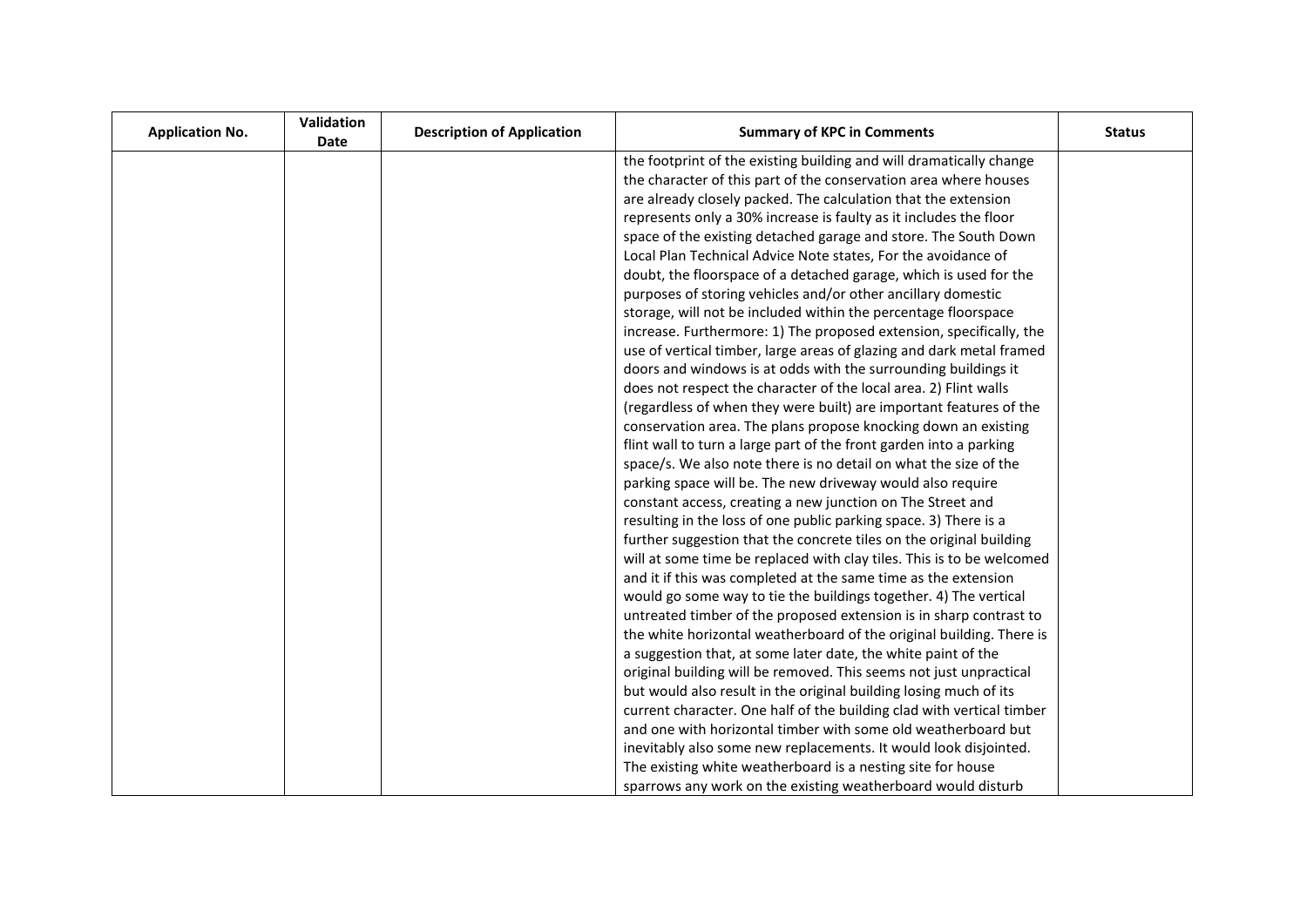| <b>Application No.</b>                               | Validation<br>Date | <b>Description of Application</b>                                                                                                                                                                                                                                                           | <b>Summary of KPC in Comments</b>                                                                                                                                                                                                                                                                                                                                                                                                                                                                                                                                                                                                                                                                                                                                                                                                                                                                                                                                                                                                                                                                                                                                                                                                                                                                                                                                                                           | <b>Status</b>                     |
|------------------------------------------------------|--------------------|---------------------------------------------------------------------------------------------------------------------------------------------------------------------------------------------------------------------------------------------------------------------------------------------|-------------------------------------------------------------------------------------------------------------------------------------------------------------------------------------------------------------------------------------------------------------------------------------------------------------------------------------------------------------------------------------------------------------------------------------------------------------------------------------------------------------------------------------------------------------------------------------------------------------------------------------------------------------------------------------------------------------------------------------------------------------------------------------------------------------------------------------------------------------------------------------------------------------------------------------------------------------------------------------------------------------------------------------------------------------------------------------------------------------------------------------------------------------------------------------------------------------------------------------------------------------------------------------------------------------------------------------------------------------------------------------------------------------|-----------------------------------|
|                                                      |                    |                                                                                                                                                                                                                                                                                             | this. Sparrows are a red listed species. 5) It is not clear if the<br>ground floor kitchen has a double height ceiling (so that bedroom<br>is the only room on the second floor). Or if the second floor<br>extends beyond the bedroom. 6) The building in the garden is also<br>substantial and includes a shower, sink and toilet that suggests use<br>as accommodation. At 13ft it is almost twice the height of existing<br>neighbouring fences and will be far more visible that the originally<br>proposed flat roof. This infilling will also result in the loss of<br>considerable green space. Adding a small path in the garden is not<br>going to mitigate against the impact of this building. 7) Both the<br>buildings will result in a loss of light for the neighbours, a loss of<br>privacy (new windows will overlook neighbouring gardens) and an<br>increase in noise. Contrary to what is stated in the application form<br>the extension would be visible from a public road. 8) A construction<br>management plan is needed that recognises that the private road<br>past the property must not be blocked by construction vehicles,<br>since continual access is needed to the other properties in Barn<br>Close. It should include restrictions on days and times of work. The<br>site is directly opposite the village pre-school and this needs to be<br>taken into consideration |                                   |
| <b>Hyde Manor, The Street</b><br>SDNP/21/05630/DCOND | 16/11/2022         | Further details for a garage door<br>replacement as requested under<br>Condition 4 of the approved<br>application<br>SDNP/19/03780/HOUS<br>Plans for a replacement door<br>constructed in tongued and<br>grooved wood with a mid-grey<br>colour and minimal door furniture<br>are enclosed. |                                                                                                                                                                                                                                                                                                                                                                                                                                                                                                                                                                                                                                                                                                                                                                                                                                                                                                                                                                                                                                                                                                                                                                                                                                                                                                                                                                                                             | Application in<br>progress        |
| <b>Juggs Way The Street</b><br>SDNP/22/01218/DCOND   | 09/03/2022         | Discharge of conditions 3, 4 and 9<br>of planning application                                                                                                                                                                                                                               |                                                                                                                                                                                                                                                                                                                                                                                                                                                                                                                                                                                                                                                                                                                                                                                                                                                                                                                                                                                                                                                                                                                                                                                                                                                                                                                                                                                                             | <b>Application in</b><br>progress |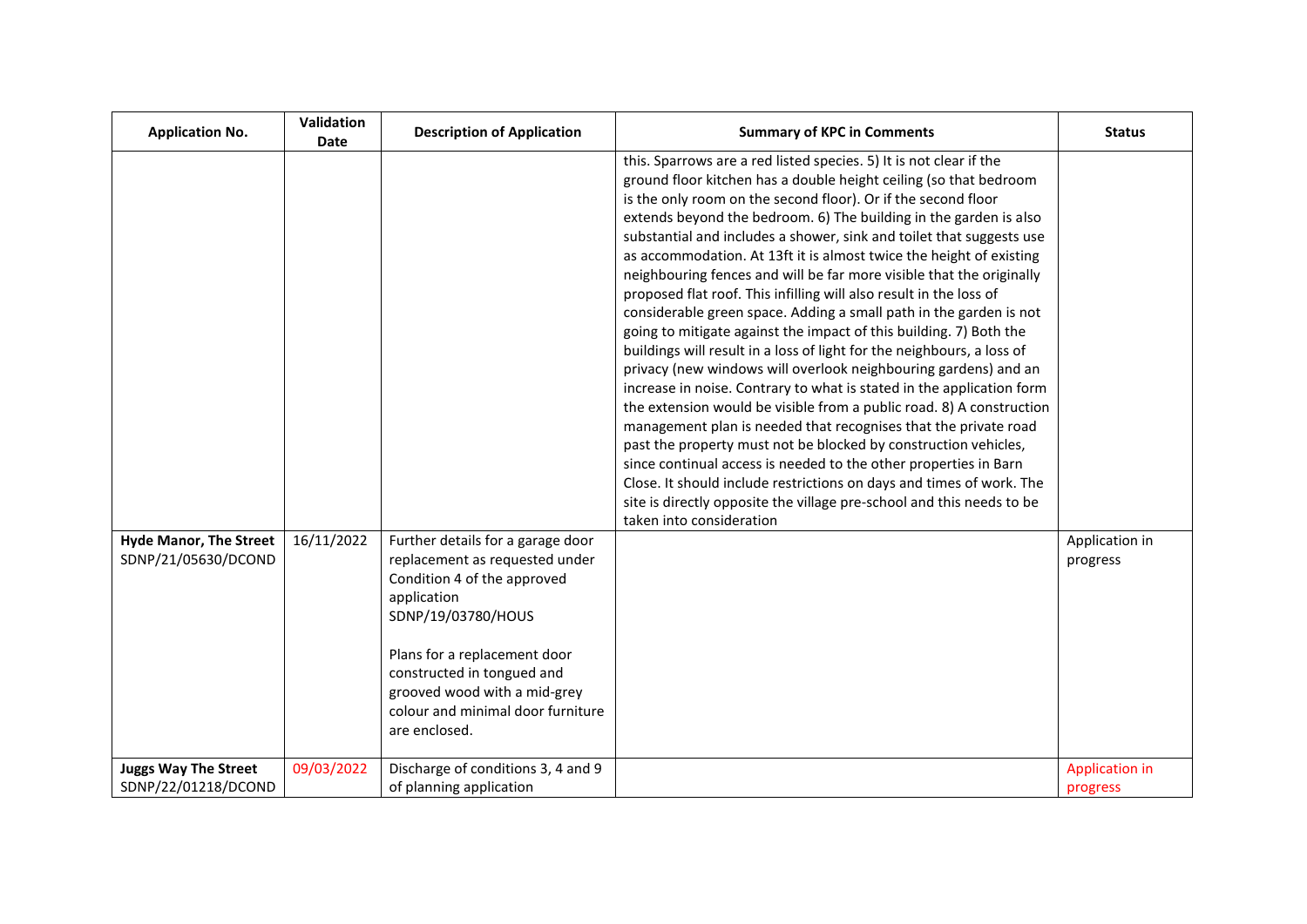| <b>Application No.</b>                                      | Validation<br><b>Date</b> | <b>Description of Application</b>                                                                                                                                                                                                                                                                                                                                                                                                          | <b>Summary of KPC in Comments</b> | <b>Status</b>                     |
|-------------------------------------------------------------|---------------------------|--------------------------------------------------------------------------------------------------------------------------------------------------------------------------------------------------------------------------------------------------------------------------------------------------------------------------------------------------------------------------------------------------------------------------------------------|-----------------------------------|-----------------------------------|
|                                                             |                           | SDNP/21/0447/LIS to provide<br>details of materials, windows and<br>doors and proposed rear porch<br>extension                                                                                                                                                                                                                                                                                                                             |                                   |                                   |
| <b>Upper Hyde, The Street</b><br>SNDP/22/01008/HOUS         | 25/02/2022                | Erection of single storey extension<br>and loft conversion incorporating<br>rooflights                                                                                                                                                                                                                                                                                                                                                     |                                   | <b>Application in</b><br>progress |
| Kingsbrook Farm, The<br><b>Street</b><br>SDNP/22/0a857/FUL  | 13/04/2022                | Temporary permission to extend<br>the time limit for the siting of a<br>temporary caravan for a further<br>three years                                                                                                                                                                                                                                                                                                                     |                                   | <b>Application in</b><br>progress |
| Kingsbrook Farm, The<br><b>Street</b><br>SDNP/22/01994/PA3R | 18/03/2022                | Notification of intention to open a<br>farm shop under permitted<br>development rights, to being 9<br>April                                                                                                                                                                                                                                                                                                                                |                                   | Application<br>determined         |
| Kingsbrook Farm, The<br><b>Street</b><br>SDNP/22/01158/PRE  | 30/03/2022                | Demolition of redundant livestock<br>shed and small at cost barn;<br>conversion of redundant brick<br>dairy to part-dwelling part-guest<br>accommodation; construction of a<br>multi-purpose agricultural<br>building; operational works to<br>upgrade large at cost barn to<br>serve farm shop and produce<br>packing area; construction of<br>guest kitchen and dining space<br>with attached guest and<br>community activity space; and |                                   | <b>Application in</b><br>progress |